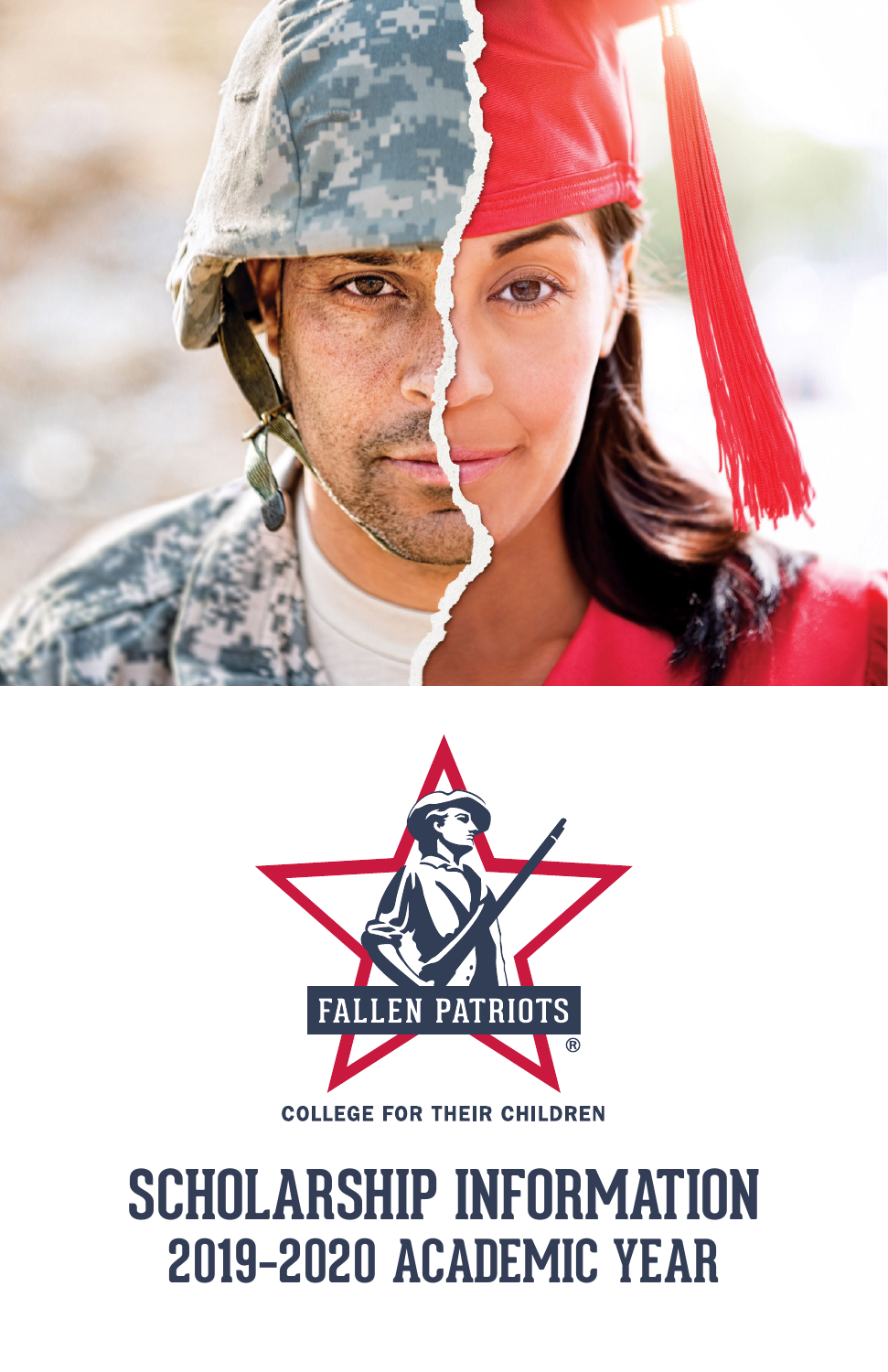# TABLE OF **CONTENTS**

| Who We Are                     | $\overline{2}$ |
|--------------------------------|----------------|
| <b>What We Cover</b>           | 3              |
| How We Operate                 | 4              |
| <b>Our Scholarship Process</b> | 5              |
| <b>Required Documents</b>      | 6              |
| <b>Contact Information</b>     | 9              |
|                                |                |



If you have question directly. If you do no the information be

44900 Prentice Dr Dulles, VA 20166

Office Phone: 866-Fax: 703-935-4751 Text: 703-488-0734

Enrollments: enroll Scholarship Team:



**1**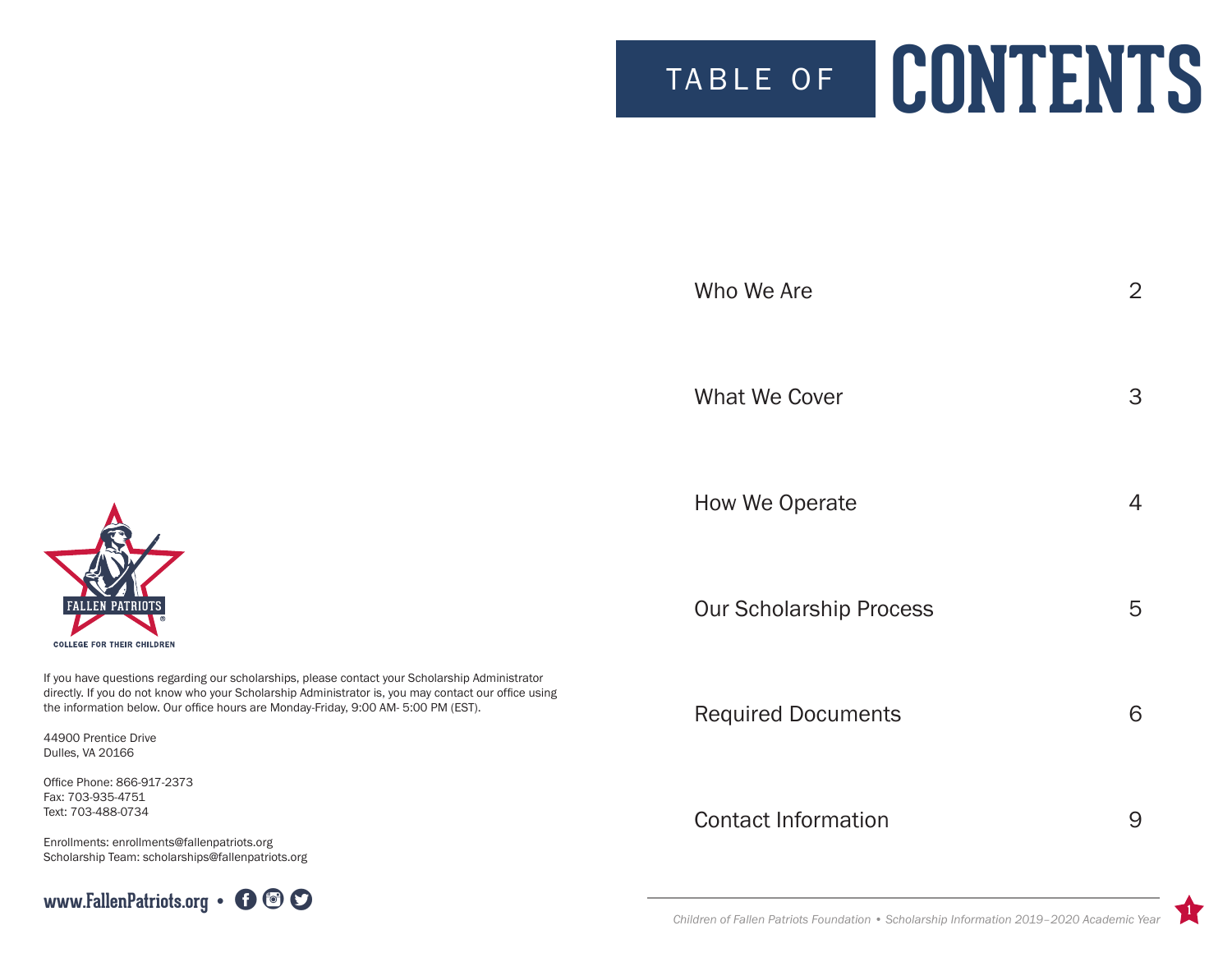In 1989, five days before Christmas, Sergeant William Delaney Gibbs from the 7th Infantry Division was killed in action during Operation Just Cause in Panama, leaving behind a young wife and an unborn daughter. Our Founder and CEO, David Kim, served with Sergeant Gibbs and was inspired by his sacrifice and never forgot about Sergeant Gibb's or his daughter.



David Kim returned to the United States and founded

Children of Fallen Patriots in 2002. Since 2002, Children of Fallen Patriots has grown in its mission and vision to extend peace of mind through college scholarships to Gold Star families in all 50 states, in all branches of the military.

Children of Fallen Patriots Foundation (Fallen Patriots) provides college scholarships and educational counseling to military children who have lost a parent in the line of duty – including casualties from combat, training, illness, and suicide – pre *and* post 9/11.

Our goal is to bridge the gap in funding between available sources of grants and scholarships (i.e., VA Chapter 33 or 35, federal, state, local, and private grants) and the total cost of *undergraduate* college education or vocational school.



"Children of Fallen Patriots…if I need anything I can reach out to them. Personally for me, it's the connections that you have with the people because they all experienced the same things. You have a shoulder to lean on. You have support behind you. They are not a foundation or program anymore. They are family."

*- Jaisha Haynes, Class of 2019, Daughter of U.S. Army Staff Sergeant Rodrick Haynes*

## WHO WE **ARE** WHAT WE **COVER**

Our scholarships are intended to assist with costs related to a student's first *undergraduate* education. Scholarships include, but are not limited to:

#### During High School:

SAT & ACT prep and fees (up to \$1,000) College applications AP exams Registration fees

College deposits

While Enrolled in College:

Tuition (in-state & out-of-state, public & private) Room and board Tutoring (up to \$1,000

per semester)

Summer enrollment

Study abroad

#### After Graduation:

Undergraduate student loans

GRE, LSAT, and MCAT prep and fees (up to \$1,000)

Reimbursement for out-of-pocket payments

Fallen Patriots also covers various expenses in the form of stipends to prevent students' having to collect and submit receipts for reimbursement over the course of the semester.

#### Living Stipend:

Book Stipend:

Computer Stipend:

\$1,800 *per semester*

\$500 *per semester*

\$1,000 *one-time* award per student

Stipend checks are addressed and sent directly to the student. Fallen Patriots may only provide stipends for the current semester – past expenses must be submitted as reimbursements. See page 8 for additional details.

*\*Awarding of stipends may vary based on a student's VA and other funding*

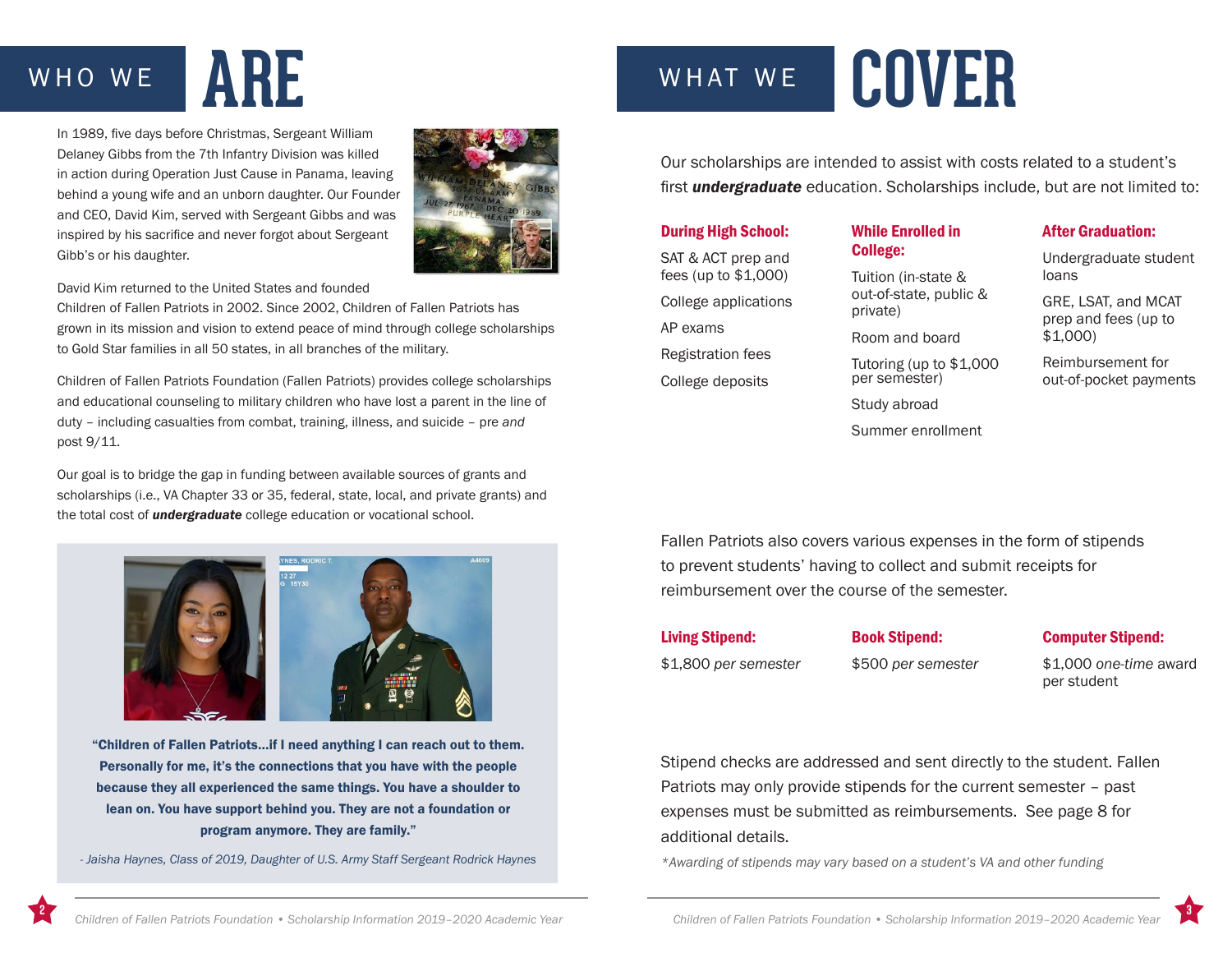## HOW WE OUR SCHOLARSHIP **OPERATE PROCESS**

Students are eligible for up to \$6,250 in scholarship assistance per academic year. Additional funding may be available based on current Foundation resources.

• Submission for funding *does not* guarantee approval.

Students must apply for assistance *as needed* by contacting our Scholarship Team.

- Returning scholars must re-submit for scholarships at the end of each semester (or once final 'term' grades are posted) to receive assistance for the following enrollment period.
- Scholarship requests take approximately 3-4 weeks to process from receipt of all required documents.

Fallen Patriots scholars are required to maintain a minimum 2.0

GPA *(for the previous term enrolled)* to be eligible for scholarship assistance. Students who do not meet the GPA requirement will remain eligible for tutoring assistance but cannot receive other funding until they improve their GPA.

- $\bigstar$  No deadlines
- $\star$  No competitive application process
- $\bigstar$  No required essays
- $\bigstar$  No age limit for who we can assist
- $\star$  Scholarships are provided on a continuous basis throughout the year

Please do not wait until your GPA falls below a 2.0 to seek tutoring assistance. Fallen Patriots is happy to assist any student with tutoring expenses, regardless of their GPA.

#### STEP 1: ENROLL

Fill out an enrollment form at www.fallenpatriots.org/enroll-a-student. It's easy and takes *less than 5 minutes!*

Enrollment forms only need to be submitted once.

### STEP 2: SCHOLAR VERIFICATION

Scholars must provide documentation that they meet the following requirements before funding may be awarded (these documents submitted once):

- The student/child is a verified dependent of a service member
- The service member's passing was determined to be "Line of Duty" or "Service Connected"

The documents to verify a student's ability to receive assistance are listed in 'Required Documents' (page 6).

#### STEP 3: PROCESS SCHOLARSHIPS

To request scholarship assistance, students must submit documents specific to the nature of their request to their Scholarship Administrator.

• Each student will have one of our Scholarship Administrators designated as their primary point of contact. This helps our Scholarship Team get to know the students they are working with and makes it easier for students to apply for assistance each semester.

The Administrator will review all paperwork and will submit a scholarship request to our review board on the student's behalf. Scholarship requests take approximately 3-4 weeks to process after receipt of all required documents.

*\*Please note that submission of documentation does not guarantee approval. Funding is awarded at the sole discretion of Fallen Patriots management and is based on available resources at the time of submission.*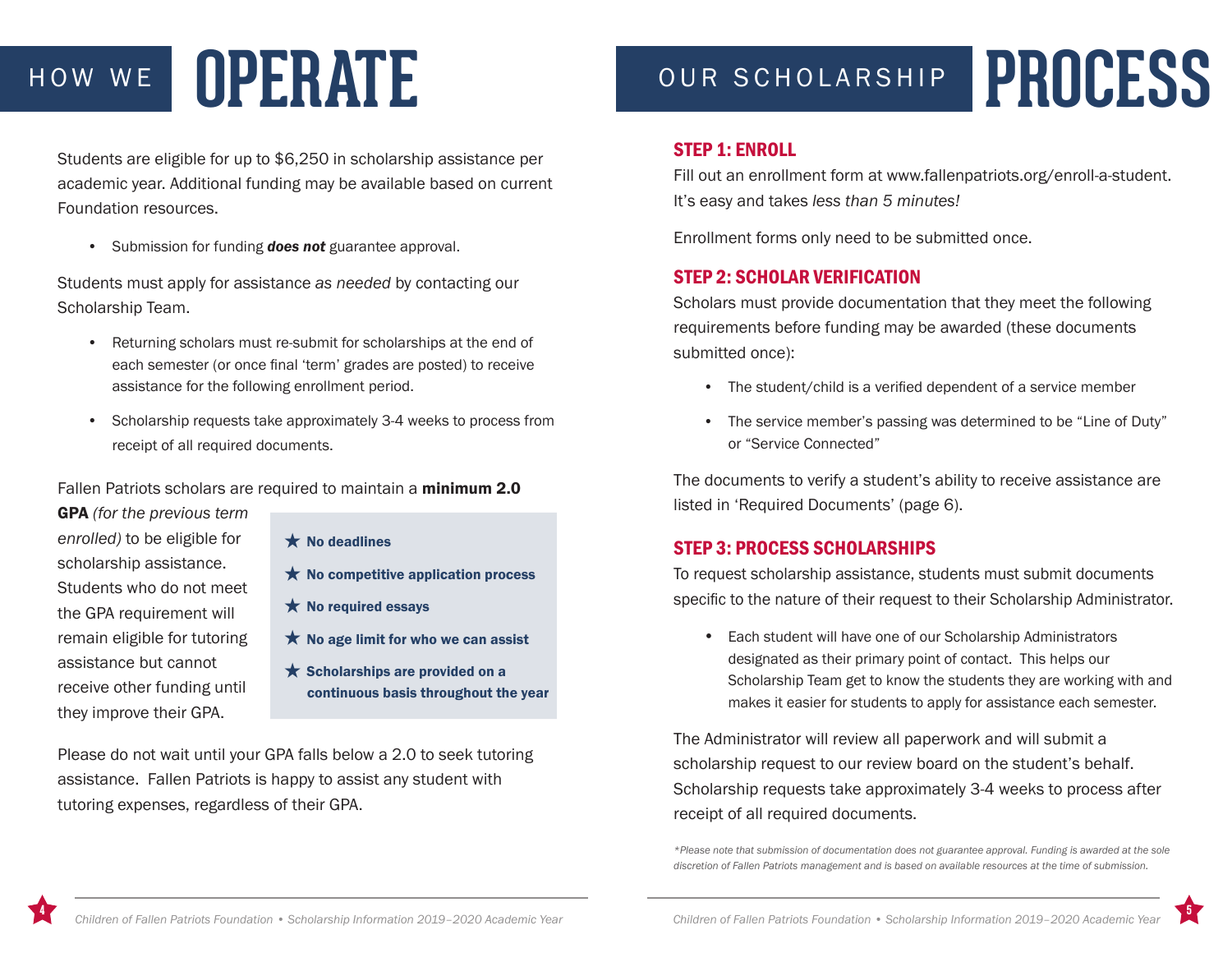# REQUIRED **DOCUMENTS**

Students may submit documents by fax, email, or standard mail as assistance is needed or as documents become available.

### Scholar Verification

- $\star$  If you are unable to provide any of these documents, please call our office.
- $\star$  These documents do not have to be sent in every time you seek assistance.

**1. Service Member's DD1300** (military casualty report) – all applicable children's names will need to be listed under the "interested persons" section for proof of dependency.

#### *OR, if DD1300 is not applicable, please send the following substitute forms:*

- I. Service Member's DD214
- II. Service Member's Death Certificate
- III. Student's Birth Certificate / Adoption Paperwork
- 2. Child's VA Certificate of Eligibility Ch.35 DEA/Ch.33 Fry Scholarship *-OR-* DIC Paperwork *(students 17 and under ONLY).*

### Documents Specific to Each Scholarship

Below is a list of the different kinds of scholarships we can provide, and the specific documents required for each.

- $\star$  Students must submit these documents with every scholarship request.
- $\star$  All documents must be clear, legible, and contain the student's name or identifying information.
- $\star$  Please send full-sized, printer-friendly versions of documents.
- $\star$  Sensitive information not relevant to the scholarship request may be redacted, but cellphone screenshots or partial documents may not be accepted.
- $\star$  Transcripts do not have to be official copies.

#### Outstanding Semester Tuition & Fees:

- 1. High School Transcript (incoming Freshman ONLY) -OR- College Transcript (returning college students ONLY)
- 2. Current College Class Schedule
- 3. Official Itemized Tuition/Bursar Statement *can usually be found through the university's financial aid (bursar) office*

#### Reimbursement of Tuition & Fees Paid Out-of-Pocket:

- 1. College Transcript (reflecting most recent semester's grades & GPA)
- 2. Current College Class Schedule
- 3. Official Itemized Tuition/Bursar Statement *can usually be found through the university's financial aid (bursar) office*
- 4. Documentation of Expenses- outlining proof of purchase and who paid

*i.e., Receipts & Corresponding Bank/Credit Card Statement(s) - please ensure that the name of the person who paid for the out-of-pocket expenses is located on the statement*

#### Other Reimbursements:

- 1. High School Transcript (incoming Freshman ONLY) -OR- College Transcript (returning college students ONLY)
- 2. Current College Class Schedule
- 3. Documentation of Expenses- outlining proof of purchase and who paid

*i.e., Receipts & Corresponding Bank/Credit Card Statement(s) - please ensure that the name of the person who paid for the out-of-pocket expenses is located on the statement*

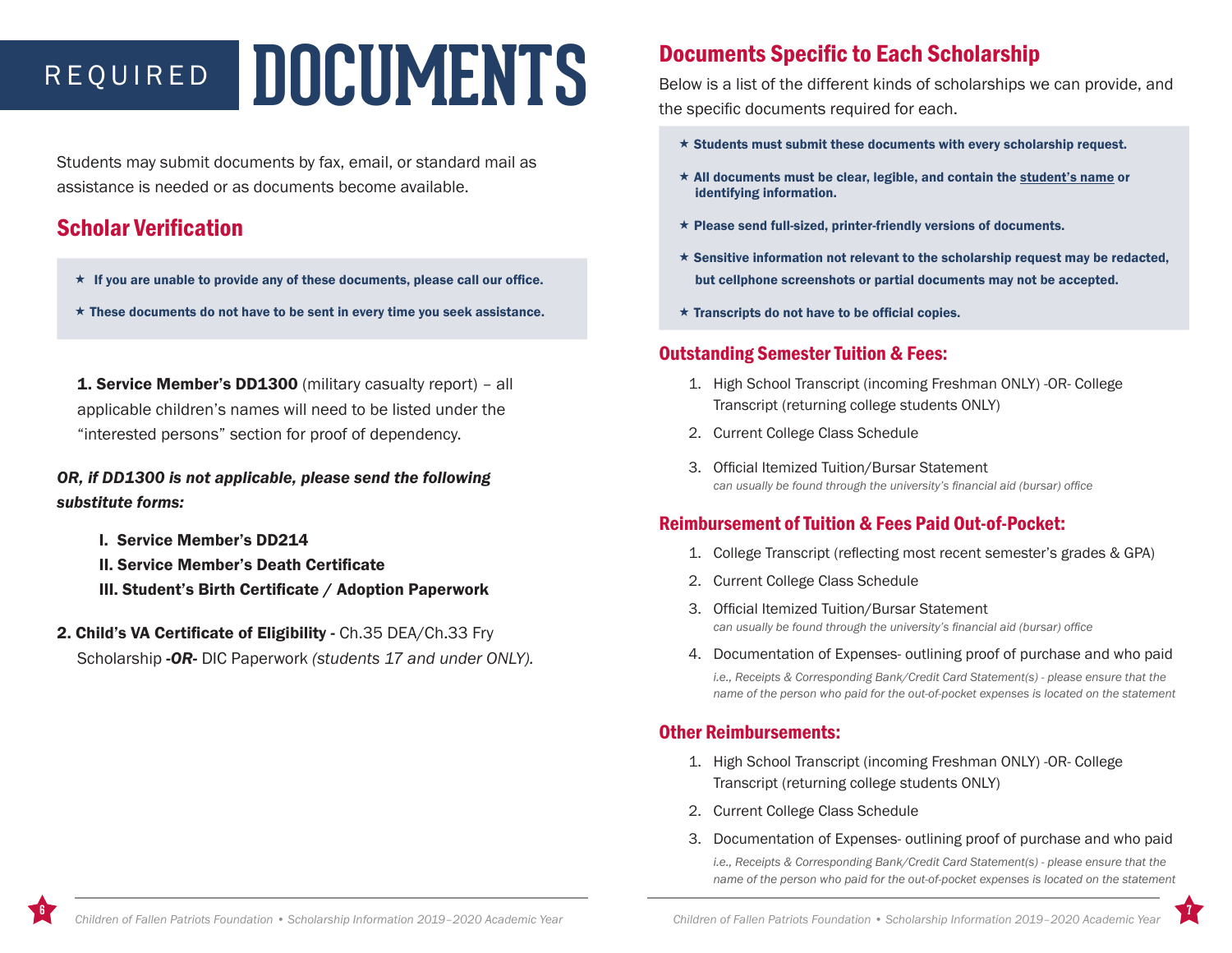### Computer, Living Expense, & Book Stipend:

#### Computer stipends

are a one-time grant of \$1,000. This stipend can be used towards the purchase of a computer or laptop and peripherals (mouse, keyboard, etc.

Living expense stipends may be awarded up to \$1,800 per semester but cannot be granted retroactively for previous semesters.

#### Book stipends of \$500

per semester may be awarded to any student not already receiving a book stipend through the VA (Ch. 33 – Fry). Students whose textbook expenses exceed the stipend amount may request reimbursement for the additional amount.

If seeking one (or more) of the above stipends for the current semester, please send the documents listed below.

- 1. High School Transcript (incoming Freshman ONLY) -OR- College Transcript (returning college students ONLY)
- 2. Current College Class Schedule (if applicable) -OR- Verified College Acceptance Letter (if incoming Freshman)
- 3. Official Itemized Tuition/Bursar Statement (if applicable)

*i.e., Receipts & Corresponding Bank/Credit Card Statement(s) - please ensure that the name of the person who paid for the out-of-pocket expenses is located on the statement*

#### Outstanding Undergraduate Student Loans

Children of Fallen Patriots may look into assisting students with their outstanding undergraduate loans or reimbursements for loan payments. Fallen Patriots will process these scholarships during students' last semester of college or after they have graduated.

1. Full Loan Payoff Statement

*please include a 30-day payoff*

- 2. Loan Account Number
- 3. Address for Student Loan Provider
- 4. Official Itemized Tuition Bill *showing all charges & payments on your student account*

*\*\*\*Please note that Fallen Patriots will have to take into account any loans that were refunded*

#### Other Miscellaneous Expenses

If seeking assistance for other expenses not listed, please call our office for more information.

## CONTACT **INFORMATION**

If you have questions regarding our scholarships, please contact your Scholarship Administrator directly. If you do not know who your Scholarship Administrator is, you may contact our office using the information below. Our office hours are Monday-Friday, 9:00 AM- 5:00 PM (EST).

44900 Prentice Drive Dulles, VA 20166

Office Phone: 866-917-2373 Fax: 703-935-4751 Text: 703-488-0734

Enrollments: enrollments@fallenpatriots.org Scholarship Team: scholarships@fallenpatriots.org

Fill out our Enrollment Form Online!



Connect with our Scholarship Team on Facebook!



### www.FallenPatriots.org • **f**